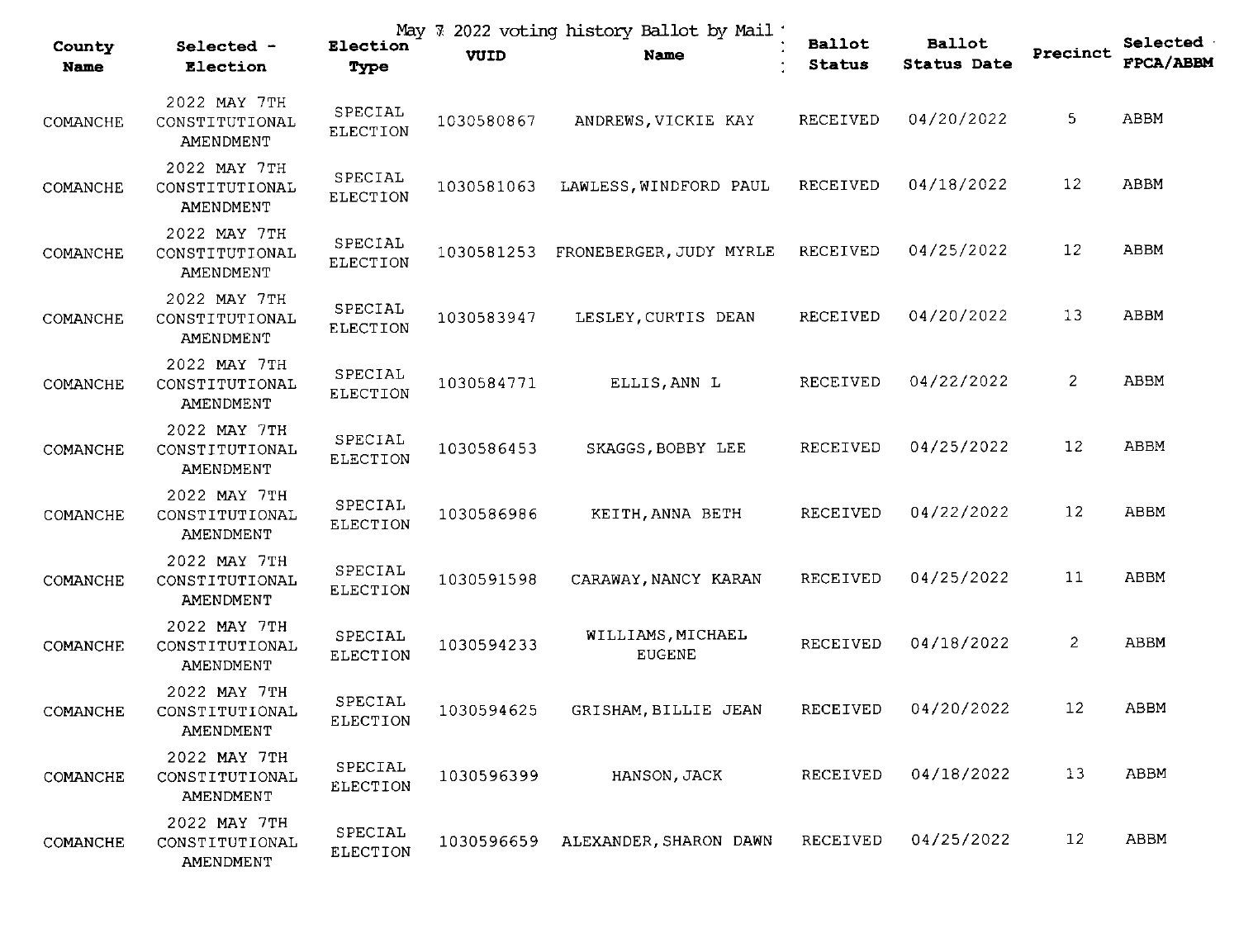| COMANCHE | 2022 MAY 7TH<br>CONSTITUTIONAL<br>AMENDMENT | SPECIAL<br><b>ELECTION</b> | 1030596848 | ALEXANDER, PHILIP PAUL                      | RECEIVED | 04/25/2022 | 12 | ABBM |
|----------|---------------------------------------------|----------------------------|------------|---------------------------------------------|----------|------------|----|------|
| COMANCHE | 2022 MAY 7TH<br>CONSTITUTIONAL<br>AMENDMENT | SPECIAL<br><b>ELECTION</b> | 1030597328 | GRAHAM, NORMAN GAYLE                        | RECEIVED | 04/20/2022 | 2  | ABBM |
| COMANCHE | 2022 MAY 7TH<br>CONSTITUTIONAL<br>AMENDMENT | SPECIAL<br><b>ELECTION</b> | 1030598517 | HAWKINS, LAURA MAE                          | RECEIVED | 04/25/2022 | 2  | ABBM |
| COMANCHE | 2022 MAY 7TH<br>CONSTITUTIONAL<br>AMENDMENT | SPECIAL<br>ELECTION        | 1030601718 | OTWELL, DENNIS LEE                          | RECEIVED | 04/22/2022 | 11 | ABBM |
| COMANCHE | 2022 MAY 7TH<br>CONSTITUTIONAL<br>AMENDMENT | SPECIAL<br><b>ELECTION</b> | 1030602543 | HOBBS, LILLIE LUELLE                        | RECEIVED | 04/21/2022 | 1  | ABBM |
| COMANCHE | 2022 MAY 7TH<br>CONSTITUTIONAL<br>AMENDMENT | SPECIAL<br>ELECTION        | 1030602821 | BRUTON, CHARLENE                            | RECEIVED | 04/25/2022 | 12 | ABBM |
| COMANCHE | 2022 MAY 7TH<br>CONSTITUTIONAL<br>AMENDMENT | SPECIAL<br><b>ELECTION</b> | 1030602850 | BOSWELL, WANDELLE<br>WINKLES                | RECEIVED | 04/22/2022 | 12 | ABBM |
| COMANCHE | 2022 MAY 7TH<br>CONSTITUTIONAL<br>AMENDMENT | SPECIAL<br><b>ELECTION</b> | 1030603255 | WHEAT, PEGGY GRISHAM                        | RECEIVED | 04/22/2022 | 12 | ABBM |
| COMANCHE | 2022 MAY 7TH<br>CONSTITUTIONAL<br>AMENDMENT | SPECIAL<br><b>ELECTION</b> | 1030604542 | SHUGART, RUTH THOMPSON                      | RECEIVED | 04/20/2022 | 12 | ABBM |
| COMANCHE | 2022 MAY 7TH<br>CONSTITUTIONAL<br>AMENDMENT | SPECIAL<br><b>ELECTION</b> | 1030606125 | JACKSON, MYRTLE FAYE                        | RECEIVED | 04/20/2022 | 1  | ABBM |
| COMANCHE | 2022 MAY 7TH<br>CONSTITUTIONAL<br>AMENDMENT | SPECIAL<br>ELECTION        | 1030607336 | CARTER, XANDRA KAREN                        | RECEIVED | 04/20/2022 | 12 | ABBM |
| COMANCHE | 2022 MAY 7TH<br>CONSTITUTIONAL<br>AMENDMENT | SPECIAL<br>ELECTION        | 1030607596 | OTWELL, ESTHER                              | RECEIVED | 04/22/2022 | 11 | ABBM |
| COMANCHE | 2022 MAY 7TH<br>CONSTITUTIONAL<br>AMENDMENT | SPECIAL<br>ELECTION        |            | 1030610162 LACKEY, CURTIS CHESELEY RECEIVED |          | 04/18/2022 | 6  | ABBM |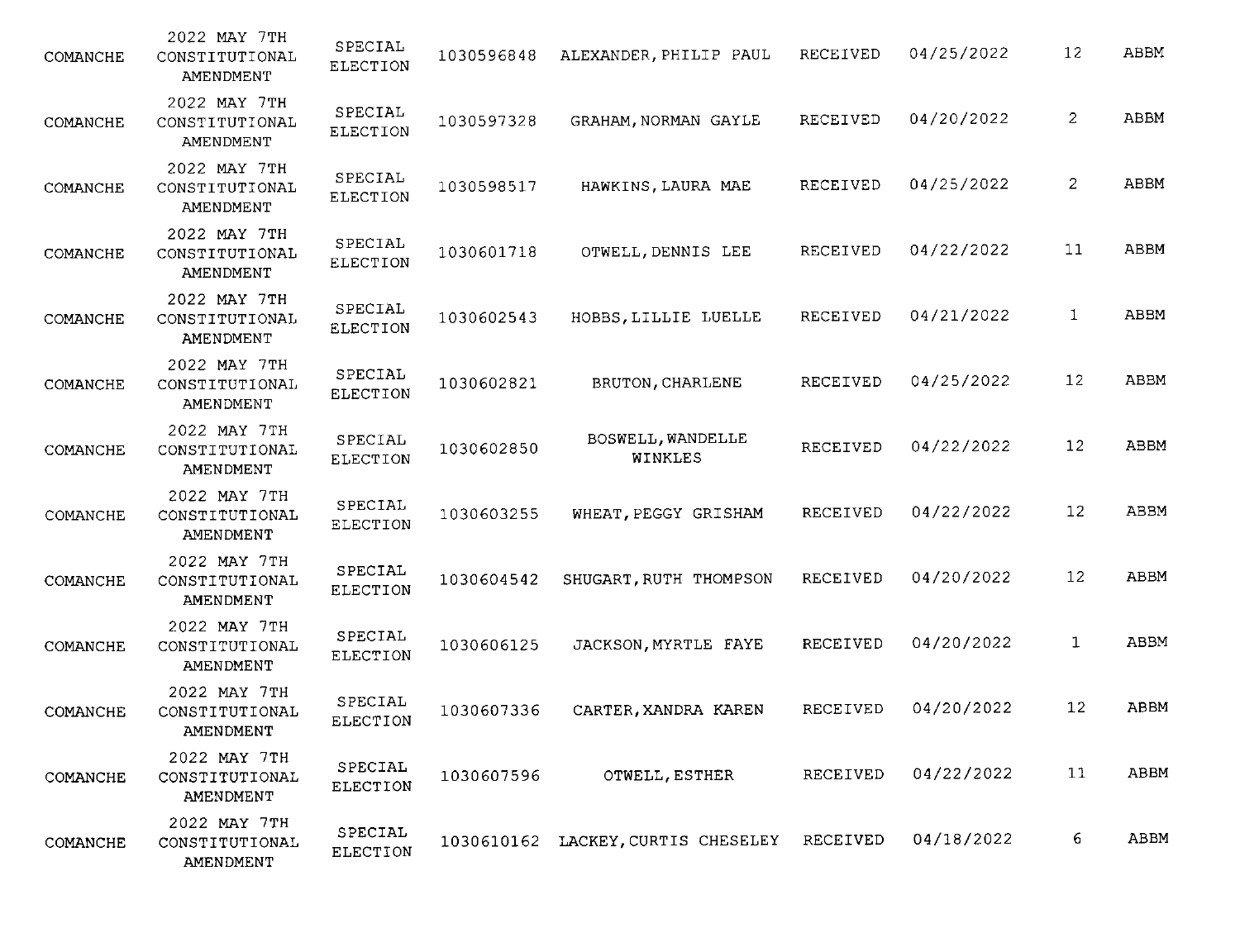| COMANCHE | 2022 MAY 7TH<br>CONSTITUTIONAL<br>AMENDMENT | SPECIAL<br><b>ELECTION</b> | 1030611074 | TROSPER, RAY LYNN                   | RECEIVED        | 04/18/2022 | 15           | ABBM        |
|----------|---------------------------------------------|----------------------------|------------|-------------------------------------|-----------------|------------|--------------|-------------|
| COMANCHE | 2022 MAY 7TH<br>CONSTITUTIONAL<br>AMENDMENT | SPECIAL<br><b>ELECTION</b> | 1030614068 | FRONEBERGER, GEORGE<br><b>HENRY</b> | RECEIVED        | 04/25/2022 | 12           | ABBM        |
| COMANCHE | 2022 MAY 7TH<br>CONSTITUTIONAL<br>AMENDMENT | SPECIAL<br><b>ELECTION</b> | 1030615704 | HILL, JUDITH PAULINE                | RECEIVED        | 04/18/2022 | 5            | ABBM        |
| COMANCHE | 2022 MAY 7TH<br>CONSTITUTIONAL<br>AMENDMENT | SPECIAL<br><b>ELECTION</b> | 1030616530 | CARAWAY, LENWARD JONES              | RECEIVED        | 04/25/2022 | 11           | ABBM        |
| COMANCHE | 2022 MAY 7TH<br>CONSTITUTIONAL<br>AMENDMENT | SPECIAL<br>ELECTION        | 1030617129 | NOWLIN, BARBARA                     | RECEIVED        | 04/25/2022 | 12           | ABBM        |
| COMANCHE | 2022 MAY 7TH<br>CONSTITUTIONAL<br>AMENDMENT | SPECIAL<br><b>ELECTION</b> | 1030618826 | GILES, NEYSA CAROLYN                | RECEIVED        | 04/20/2022 | 9            | ABBM        |
| COMANCHE | 2022 MAY 7TH<br>CONSTITUTIONAL<br>AMENDMENT | SPECIAL<br>ELECTION        | 1030618835 | GILES, CURTIS RAY                   | RECEIVED        | 04/20/2022 | 9            | <b>ABBM</b> |
| COMANCHE | 2022 MAY 7TH<br>CONSTITUTIONAL<br>AMENDMENT | SPECIAL<br><b>ELECTION</b> | 1030621546 | LACKEY, VICKI MOSIER                | RECEIVED        | 04/21/2022 | 6            | ABBM        |
| COMANCHE | 2022 MAY 7TH<br>CONSTITUTIONAL<br>AMENDMENT | SPECIAL<br>ELECTION        | 1030628984 | GRESHAM, MARVIN MARION              | RECEIVED        | 04/21/2022 | 7.           | ABBM        |
| COMANCHE | 2022 MAY 7TH<br>CONSTITUTIONAL<br>AMENDMENT | SPECIAL<br><b>ELECTION</b> | 1030629008 | GRESHAM, PATSY                      | RECEIVED        | 04/18/2022 | 7            | ABBM        |
| COMANCHE | 2022 MAY 7TH<br>CONSTITUTIONAL<br>AMENDMENT | SPECIAL<br>ELECTION        | 1030631043 | KOONCE, BEATRICE DIANE              | <b>RECEIVED</b> | 04/21/2022 | 1            | ABBM        |
| COMANCHE | 2022 MAY 7TH<br>CONSTITUTIONAL<br>AMENDMENT | SPECIAL<br>ELECTION        | 1030641556 | WILSON, EDITH PAULINE               | RECEIVED        | 04/21/2022 | $\mathbf{1}$ | ABBM        |
| COMANCHE | 2022 MAY 7TH<br>CONSTITUTIONAL<br>AMENDMENT | SPECIAL<br>ELECTION        | 1030653039 | VINSON, MAEDELL                     | RECEIVED        | 04/20/2022 | 12           | ABBM        |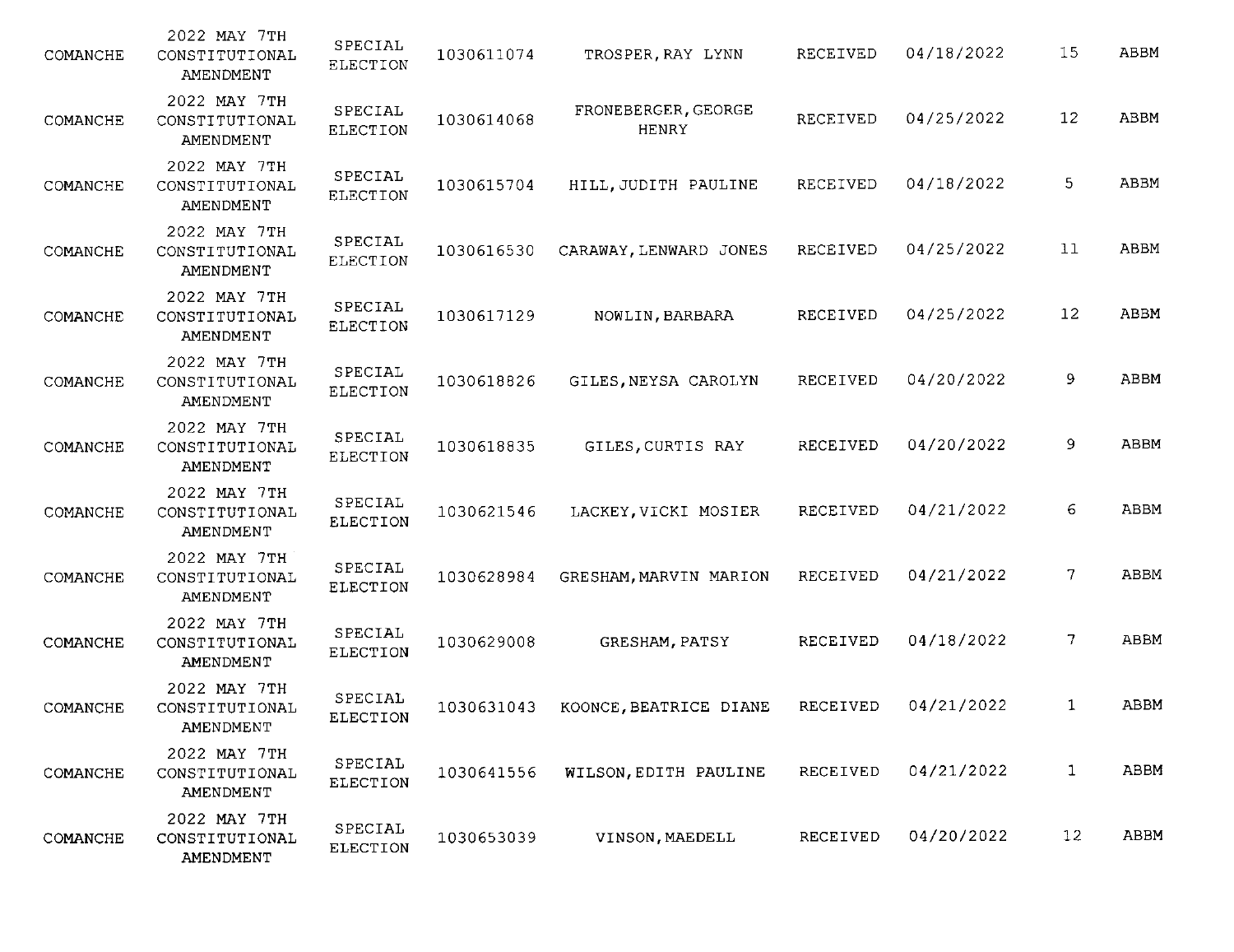| COMANCHE | 2022 MAY 7TH<br>CONSTITUTIONAL<br>AMENDMENT | SPECIAL<br><b>ELECTION</b> | 1030653485 | OGLE, SHIRLEY ANN              | RECEIVED | 04/18/2022 | 1                 | ABBM |
|----------|---------------------------------------------|----------------------------|------------|--------------------------------|----------|------------|-------------------|------|
| COMANCHE | 2022 MAY 7TH<br>CONSTITUTIONAL<br>AMENDMENT | SPECIAL<br>ELECTION        | 1030658844 | FRASIER, GLENDON JOE           | RECEIVED | 04/25/2022 | $12 \overline{ }$ | ABBM |
| COMANCHE | 2022 MAY 7TH<br>CONSTITUTIONAL<br>AMENDMENT | SPECIAL<br><b>ELECTION</b> | 1030658863 | FRASIER, LAURA KAY             | RECEIVED | 04/25/2022 | 12                | ABBM |
| COMANCHE | 2022 MAY 7TH<br>CONSTITUTIONAL<br>AMENDMENT | SPECIAL<br>ELECTION        | 1030659734 | CRANFORD, HILDA SUE            | RECEIVED | 04/18/2022 | 12                | ABBM |
| COMANCHE | 2022 MAY 7TH<br>CONSTITUTIONAL<br>AMENDMENT | SPECIAL<br><b>ELECTION</b> | 1030668979 | BOSWELL, WILLIAM JOHN          | RECEIVED | 04/22/2022 | 12                | ABBM |
| COMANCHE | 2022 MAY 7TH<br>CONSTITUTIONAL<br>AMENDMENT | SPECIAL<br><b>ELECTION</b> | 1031151387 | SHERICK, PHYLLIS ANN           | RECEIVED | 04/21/2022 | $\overline{a}$    | ABBM |
| COMANCHE | 2022 MAY 7TH<br>CONSTITUTIONAL<br>AMENDMENT | SPECIAL<br><b>ELECTION</b> | 1065252175 | ANDREWS, PATRICIA<br>MARECEK   | RECEIVED | 04/25/2022 | 14                | ABBM |
| COMANCHE | 2022 MAY 7TH<br>CONSTITUTIONAL<br>AMENDMENT | SPECIAL<br><b>ELECTION</b> | 1085208272 | HOLLAND, LARRY NEIL            | RECEIVED | 04/25/2022 | 11                | ABBM |
| COMANCHE | 2022 MAY 7TH<br>CONSTITUTIONAL<br>AMENDMENT | SPECIAL<br><b>ELECTION</b> | 1093042256 | GRAHAM, RICKEY D               | RECEIVED | 04/18/2022 | 2                 | ABBM |
| COMANCHE | 2022 MAY 7TH<br>CONSTITUTIONAL<br>AMENDMENT | SPECIAL<br><b>ELECTION</b> | 1155572455 | SCHNEIDER III, FRED<br>WILLIAM | RECEIVED | 04/18/2022 | 7.                | ABBM |
| COMANCHE | 2022 MAY 7TH<br>CONSTITUTIONAL<br>AMENDMENT | SPECIAL<br><b>ELECTION</b> | 1168272282 | NAPPI, GERALD J                | RECEIVED | 04/21/2022 | 12                | ABBM |
| COMANCHE | 2022 MAY 7TH<br>CONSTITUTIONAL<br>AMENDMENT | SPECIAL<br>ELECTION        | 1168272305 | CONRAD-NAPPI, MARGARET<br>М    | RECEIVED | 04/21/2022 | $12 \overline{ }$ | ABBM |
| COMANCHE | 2022 MAY 7TH<br>CONSTITUTIONAL<br>AMENDMENT | SPECIAL<br>ELECTION        | 1169501852 | HOLLAND, BRENDA ANN            | RECEIVED | 04/25/2022 | 11                | ABBM |